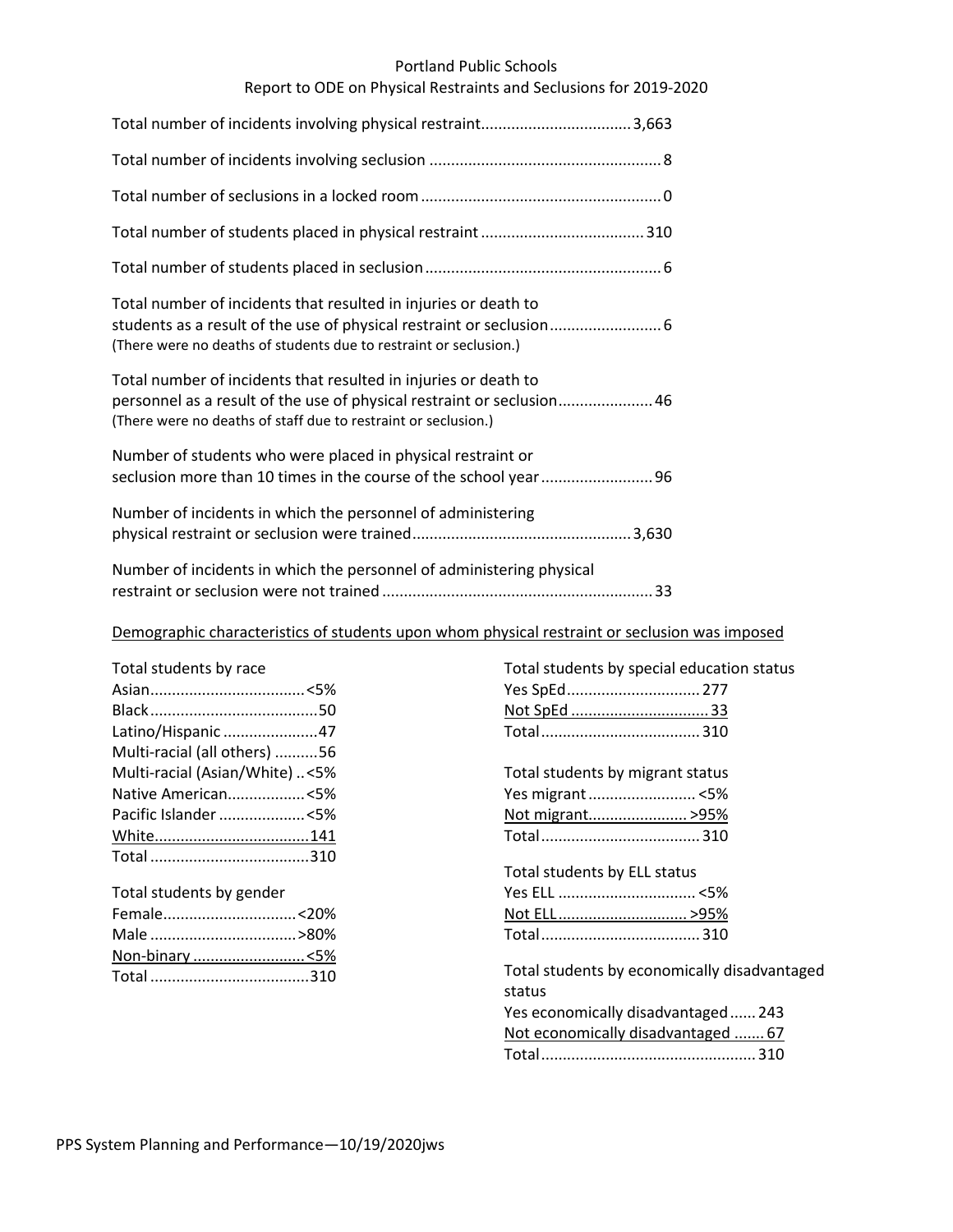Steps taken to decrease the use of physical restraint and seclusion for students with more than 10 incidents of physical restraint or seclusion (by school):

## **School #1**

- Change environment
- Offer a walk
- Offer options
- Offer quiet space
- Offer snack
- Planned ignoring
- Reduce demands
- Staff switch
- $\bullet$  Talk 1-1
- Verbal redirection

## **School #2**

- Change environment
- Offer a walk
- Offer options
- Offer quiet space
- Offer snack
- Planned ignoring
- Reduce demands
- Staff switch
- $\bullet$  Talk 1-1
- Verbal redirection

## **School #3**

- Change environment
- Offer a walk
- Offer options
- Offer quiet space
- Offer snack
- Reduce demands
- Staff switch
- $\bullet$  Talk 1-1
- Verbal redirection

## **School #4**

- Change environment
- Offer a walk
- Offer options
- Offer quiet space
- Offer snack
- Planned ignoring
- Reduce demands
- Staff switch
- $\bullet$  Talk 1-1
- Verbal redirection

# • Change environment

**School #5**

- Offer a walk
- Offer options
- Offer quiet space
- Offer snack
- Planned ignoring
- Reduce demands
- Staff switch
- Talk 1-1
- Verbal redirection

## **School #6**

- Change environment
- Offer a walk
- Offer options
- Offer quiet space
- Offer snack
- Planned ignoring
- Reduce demands
- Staff switch
- $\bullet$  Talk 1-1
- Verbal redirection

## **School #7**

- Change environment
- Offer a walk
- Offer options
- Offer quiet space
- Offer snack
- Planned ignoring
- Reduce demands
- Staff switch
- $\bullet$  Talk 1-1
- Verbal redirection

## **School #8**

- Change environment
- Offer a walk
- Offer options
- Offer quiet space
- Offer snack
- Reduce demands
- Staff switch
- $\bullet$  Talk 1-1
- Verbal redirection

PPS System Planning and Performance—10/19/2020jws